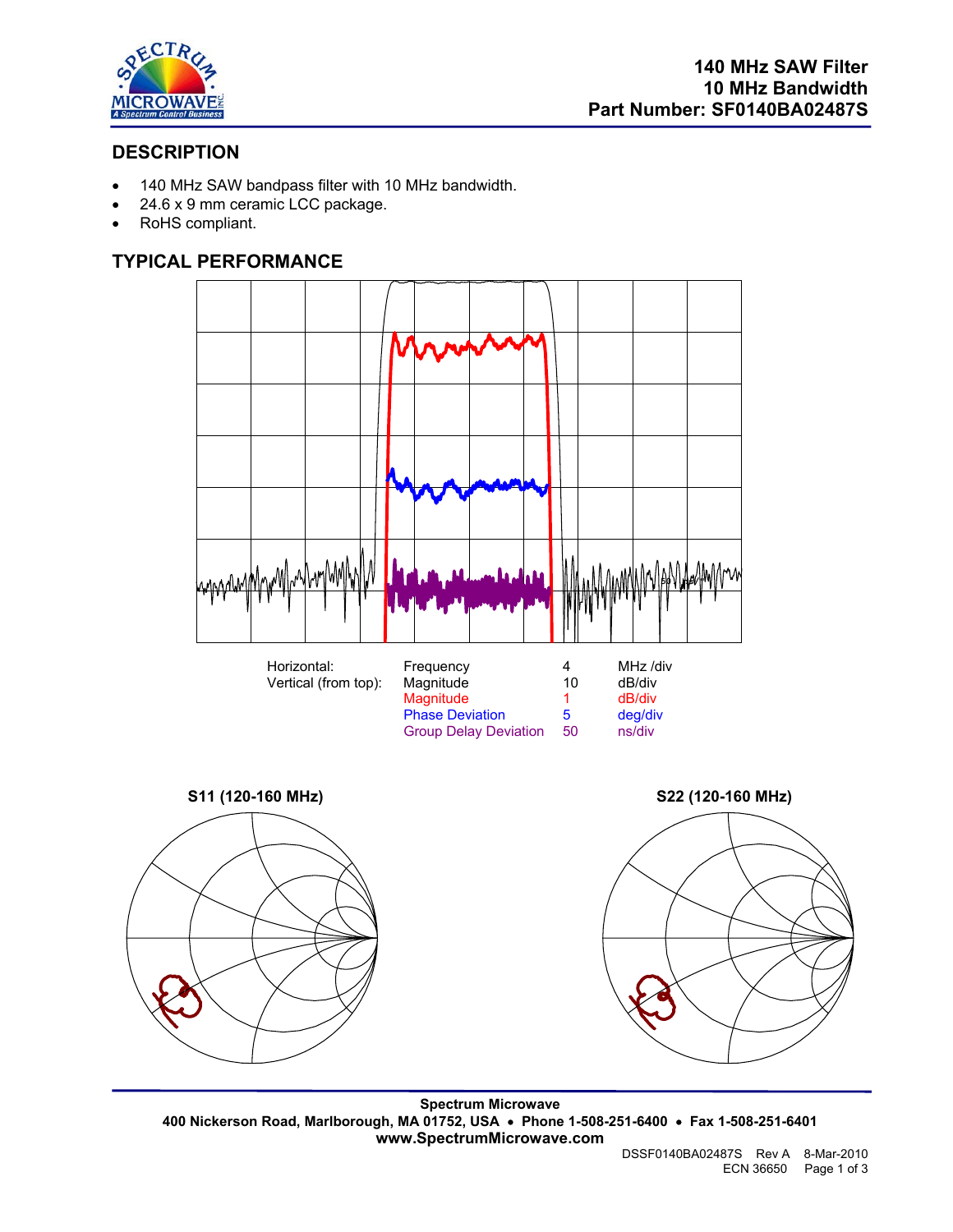

#### **SPECIFICATION**

| Parameter                                              | <b>Min</b>                | <b>Typ</b> | <b>Max</b> | <b>Units</b> |
|--------------------------------------------------------|---------------------------|------------|------------|--------------|
| Center Frequency (Fc) <sup>1</sup>                     | 139.8                     | 140        | 140.2      | <b>MHz</b>   |
| <b>Insertion Loss</b>                                  |                           | 22.4       | 25         | dB           |
| 1 dB Bandwidth                                         | 9.6                       | 11.5       |            | <b>MHz</b>   |
| 3 dB Bandwidth                                         | 10.5                      | 11.9       |            | <b>MHz</b>   |
| 35 dB Bandwidth                                        |                           | 13.4       | 15         | <b>MHz</b>   |
| Passband Ripple <sup>2</sup>                           |                           | 0.5        |            | dB           |
| Phase Deviation from Linear <sup>2</sup>               |                           | 3          | 6          | deg          |
| Group Delay Variation <sup>2</sup>                     |                           | 45         | 100        | ns           |
| <b>Absolute Delay</b>                                  |                           | 1.94       |            | <b>us</b>    |
| Ultimate Rejection (0.5*Fc to 1.5*Fc)                  | 50                        | 54         |            | dB           |
| Substrate Material                                     | <b>YZ Lithium Niobate</b> |            |            |              |
| Temperature Coefficient of Frequency (Tc) <sup>3</sup> |                           | -94        |            | ppm/°C       |
| Ambient Temperature (Tref)                             |                           | 25         |            | $^{\circ}C$  |
| Source and Load Impedance                              |                           | 50         |            | Ω            |

Notes: 1. Average of lower & upper 3 dB frequencies.

2. Evaluated over 80% of the 3 dB bandwidth.

3. Typical change of filter frequency response with temperature is Δf = (T-T<sub>ref</sub>)\*Tc\*Fc in ppm or Hz.

#### **MAXIMUM RATINGS**

| <b>Parameter</b>                   | <b>Min</b> | Max   | lliniis |
|------------------------------------|------------|-------|---------|
| Storage Temperature Range          | $-40$      | +85   | $\sim$  |
| <b>Operating Temperature Range</b> | -10        | +60   | $\sim$  |
| Input Power Level                  |            | $+15$ | dBm     |
| DC Voltage Between Each Terminal   |            | 15    |         |

## **MATCHING CIRCUIT**



Note: Matching components are not required.